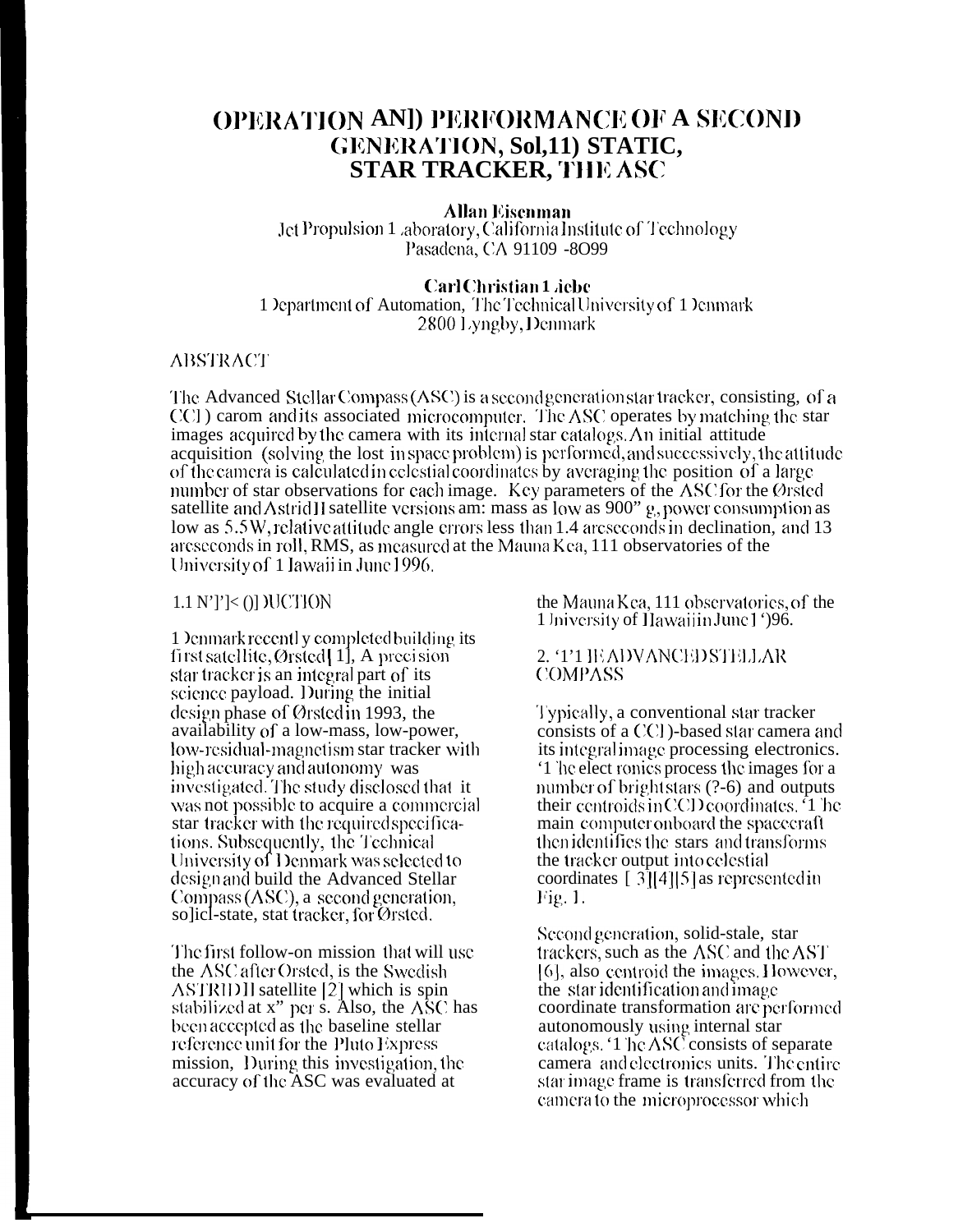processes the whole frame. First, the ASC compares the stars of one full image frame to the whole acquisition catalog to identify the stars in the  $FOV$ and to make a course determination of the pointing, direction of the camera in celestial coordinates. Then, a precision comparison is done to the larger tracking catalog on each subsequent image frame as long as tracking is maintained, and the full accuracy pointing direction is determined.



Figure 1. Representations of conventional star tracker and ASC.

The ASC star camera  $(Fig, 2)$  is based on a commercial Sony came order CC]) chip, CDX039AL. The lens is custom designed for the camera. It has a focal length of 16 mm and focal ratio of f/0.7. Its point-spread function is designed to cover an area on the CCD chip of about 6 pixels in diameter. This is accomplished with a minimum of defocussing and optimizes the precision of star image centroid extraction [7].

The flight computer is a SO-MI Iz 80486 lype of processor, using 4 Mbytes of RAM, 2 Mbytes of flash memory, multiple protection mechanisms, and fuselinked boot strap. Precision timing

whi chenables ast ronomical corrections is obtained from a Global Positioning System receiver [8].

The ASC operation is initiated by acquiring a star image. Since no a priori knowledge of the orientation exists, the microprocessor performs a pat term recognition of the image as per the published algorithms [9][10]. The complexity of the problem is illustrated in Fig. 3 which shows how a  $(X1)$  image containing, 12 stars is matched to a star catalog containing the 2200 brightest stars. This process takes less than 1 second!



Figure 2. Flight and engineering models of the Ørsted star camera.

Since the attitude acquisition process determines an approximate attitude, it is then possible to refine the attitude by first generating a reference star pattern based on the tracking star catalog. The reference pattern covers the star camera field of view. The real star and the artificial stat patterns should be very similar. A spherical least squares fit is performed between them [11]. The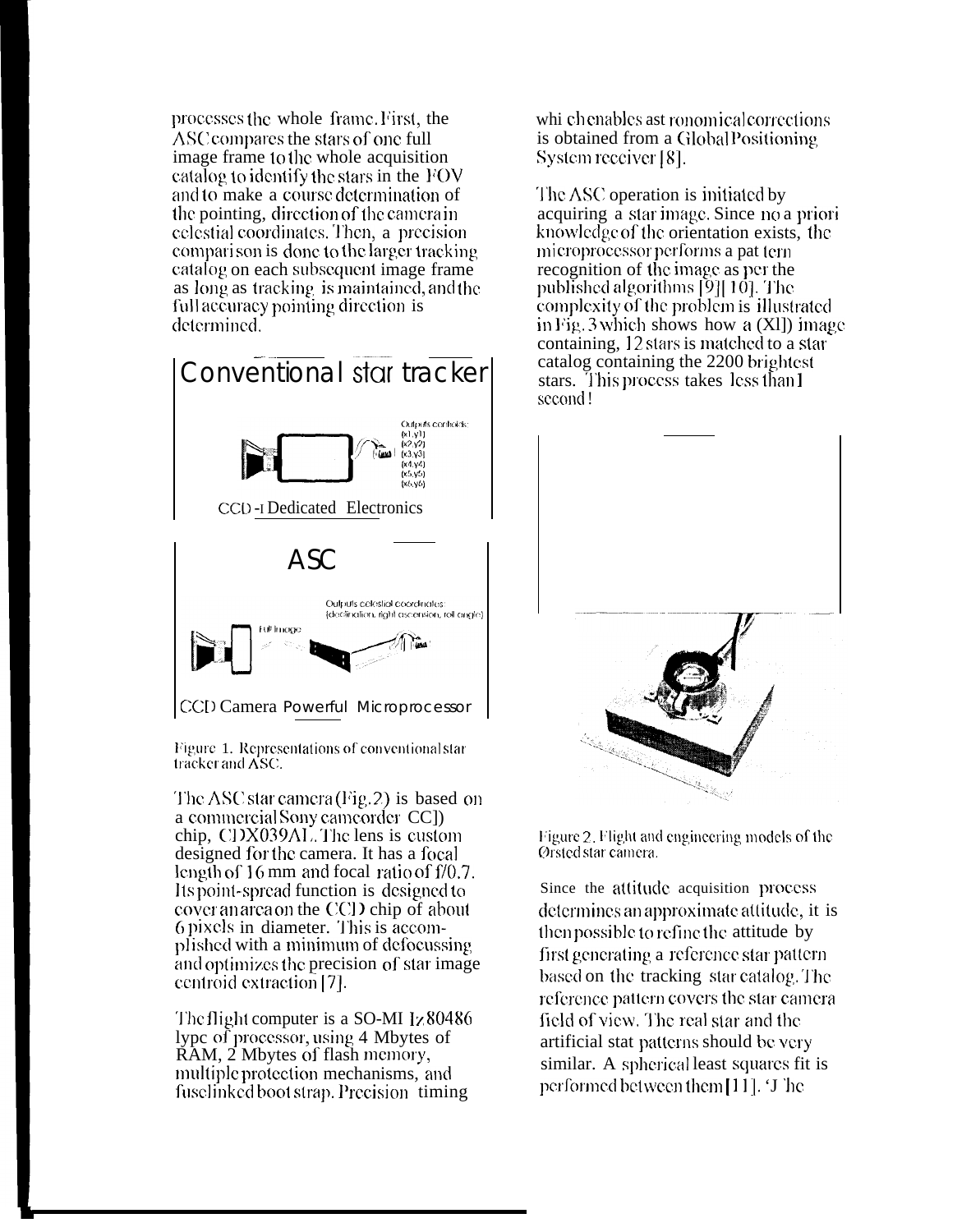

### Firmament

Figure 3.1Ilustration of the initial attitude acquisition, matching the CCD image to the firmament.

| <b>PARAMETERS</b>                            | $\varnothing(m)$ |                   |                  |                |
|----------------------------------------------|------------------|-------------------|------------------|----------------|
|                                              |                  | $\mathrm{All}(p)$ | 1(m)             | $111'$ (1))    |
| Star sensitivity threshold, $M_1$            | 6.()             | 5,5               | $\overline{6.0}$ | 9.5            |
| Noise equivalent angle, 1 axis, Rh4S         | 0.9              | 1.5               | $-1.0$           | 0.30           |
| Acquisition data base, number of stars       | 2,000            | 1,836             | 1,836            | 42,654         |
| Tracking data base, number of stars          | 10,731           | 9,375             | 9,375            | 231,435        |
| Relative accuracy, 1 axis, RMS error, arcsec | 1.4              |                   | 2.0              | 0.63           |
| Mass, camera head, $Kg$                      | 0.13             | 0.20              | 0.95             | 1.7            |
| Mass, processing electronics, Kg             | 1.4              | 0.80              | 0.90             | 1.0            |
| Power consumption, camera head, W            | $($ .s           | 0.4               | 0.4              | $0.4 -$        |
| Power consumption, proc. elec's, W           | 5.()             | 7.0               | 6.()             | $1^{\circ}1.0$ |
| Field of view, degrees                       | 16x22            | 1 6x22            | 16x22            | "3.3X4.5"      |
| Update<br>rate, Hz                           |                  | $\overline{2}$    | $\overline{2}$   |                |
| Permissible radiation dosage, KRad           | $\theta$         | 10                | 100              | 100            |

## Table 1. Key parameters of ASC variants

Ø Ørsted, Al FASTRID 11, HP- 1 ligh Precision, I- Interplanetary m measured, p projected

resulting attitude estimate is then corrected for various astronomical effects (aberration, precession, nutation)<br>[12] in order to obtain the output quarternion.

Some key physical parameters of different versions of the. ASC are shown inTable 1.

### 3. THE ME ASUREMENTS AT MAUNA KEA

In June 1996, the ASC was taken to the observatories of the University of' 1 Iawaii on Mauna Kea, III. The purpose Of this trip was to determine the accuracy of the ASC with a minimal perturbing airmass. Two University of 1 lawaii telescopes were used for observation, as shown in Fig. 4.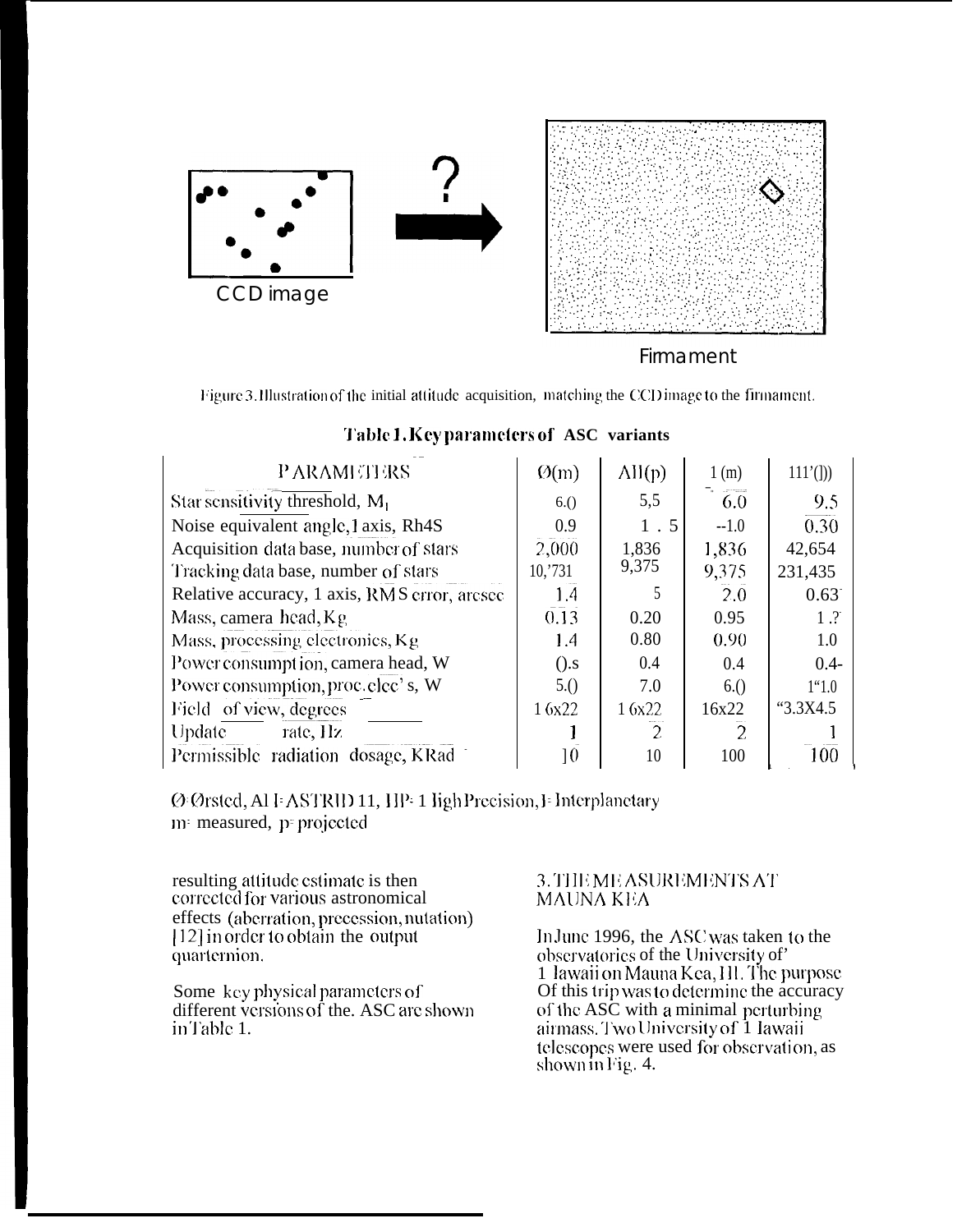

Figure 4. University of 1 lawaii 24" and 88" telescopes with ASC CHU.

Two kinds of' accuracy were determined: the noise equivalent angle  $(NEA)$  and the relative accuracy [13]. The NFA is defined as the variation in the calculated attitude of the  $\triangle$ SC when it views a constantly positioned star field, It includes both source and system noise terms, *i* .c., photon noise, dark current noise, etc. the NEA is measured utilizing a telescope as an ASC mount and tracking a specific part of the sky. It should be noted that the measurements include non- $\triangle$ SC artifacts such as at mospheric perturbations and telescope pointing jitter. The data gathered at Mauna Kca included 727 images. Atmospheric refraction is not corrected for in the measurements. The measured angles arc shown in Fig. 5.

Relative accuracy was the other parameter which was evaluated. It is defined here, as the NJ $\Delta$  plus the systematic errors including non-optimal lens correcting function, error in the subpixel position interpolation function, errors caused by the effect of stars leaving and entering the camera FOV,

etc.. The error in relative accuracy is measured by pointing the star camera toward the sky zenith anti acquiring continuous attitude data while stars drift through the camera FOV at the sidereal rate. Assuming that the epoch and equinox of the star catalog, are the same as the observing time, the declination and roll angles remain constant, whereas the right ascension increases with the sidereal rate. The data acquired at Mauna Kea included a zenith pointing, series in excess of 2 hours and including 2578 images. The attitude angles are shown in Fig. 6. Right ascension is not shown, because it is dominated by the sidereal rate.



Figure 5. Tracking series attitude angle measurements..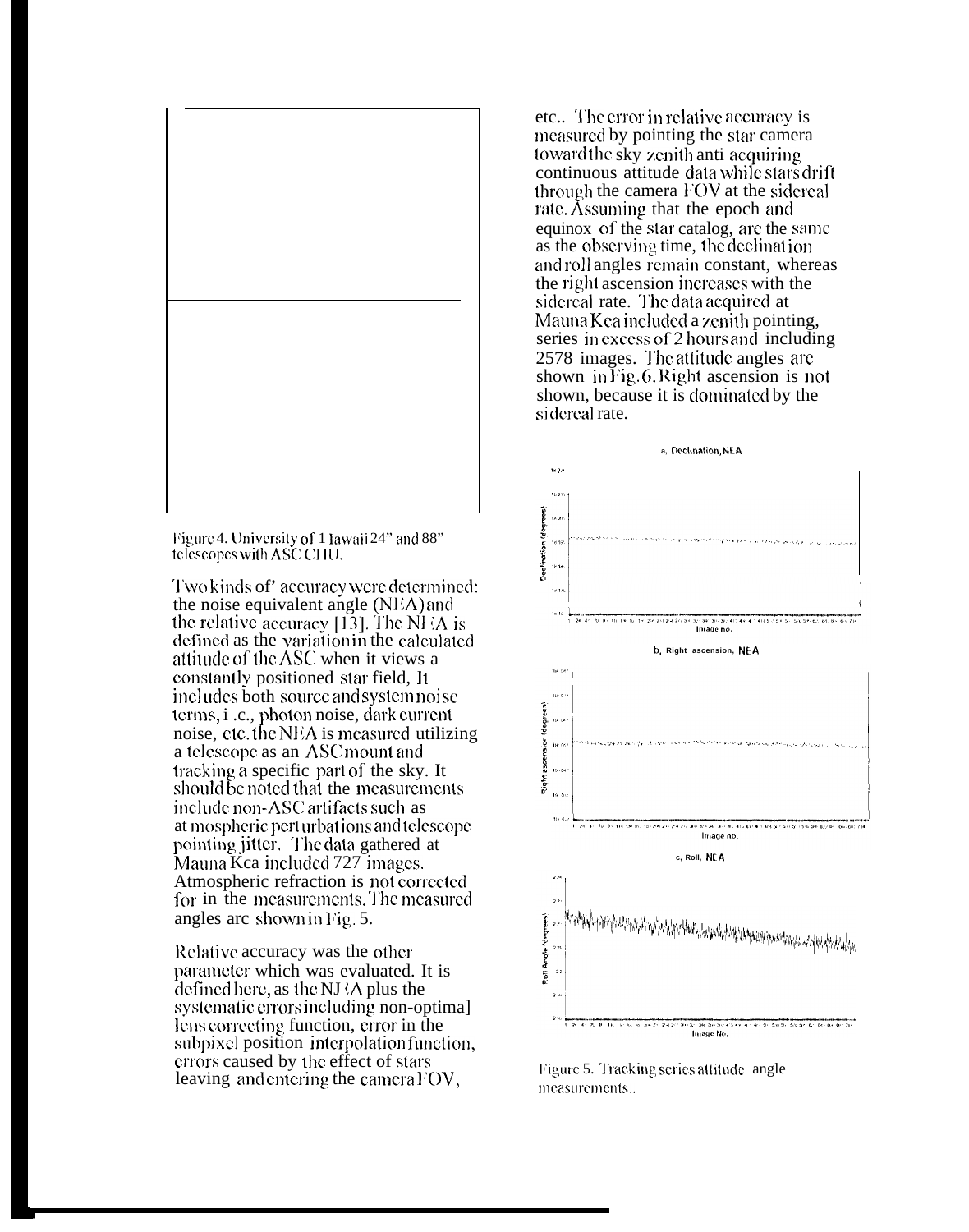

Figure 6. Zenith series attitude angle measurements.

#### **4. RELATIVE ACCURACY MEASUREMENTS**

Relative accuracy is a dynamic characterization of the ASC because it based on changing star fields. While relative accuracy includes the previous ident i fiederror terms, it should be noted that the data has been acquired over a period of hours. This means that artifacts such as air stability, thermal displacement of the camera, changing moon light, telescope drift arc also included in the attitude angles. These phenomena are not directly related to the instrument performance and should be subtracted in order to determine the true instrument performance. Generally, these effects vary slow] y with time and can be removed from the signal by taking the Fourier transform of the original time domain signal, subtracting low frequencies which are dominated by the slowly varying artifacts and then applying an inverse transformation back to the time domain. The resulting signal is a more accurate representation of the inherent crrors in the instrument with suppression of the terrestrial artifacts. '1 he effect of subtracting frequency below  $0.0051$  lz is shown in Fig. 7. The

signal component corresponding to the slowly varying artifacts are shown in a. and rapidly varying signal primarily corresponding to i nstrument errors is shown in b.

It is difficult to define a specific frequency between external artifacts and internal instrument crrors, because the artifacts are not quantified, in Fig. 8, the x axis's represents the lowest frequencies not removed from the unprocessed data and the y axis's the RMS noise (in arcseconds). As an example, if the relative accuracy (zenith) pointing) of the rollangle is defined as all frequencies higher than 0.1 1 Iz, then its value is 9 arcseconds RM S.





Judging by the shape of the spectral noise in Fig.  $\delta$ , it appears that the dominant middle part of the curve is white noise, as the RMS decreases constantly with the frequencies. Also (as expected) there are no remaining frequencies at 0.15 117, which is half of the sampling frequency. '1 he peak at the low frequency part is believed to be mostly due to external terrestrial artifacts. Based on this conservative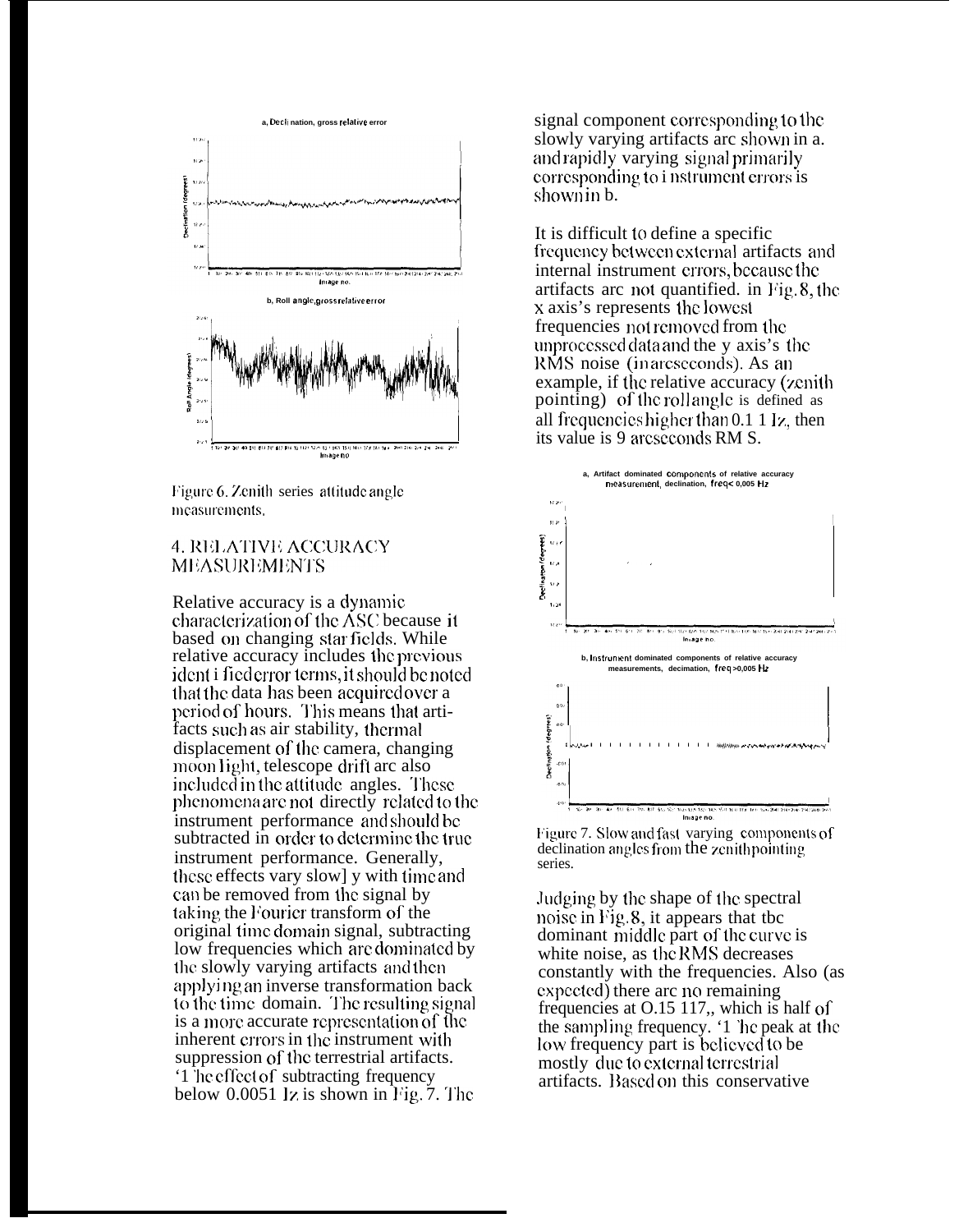

Figure 8. RMS NEA and relative accuracy vs. bandwidth.

|  |  |  | Table 2. ASC Performance Summary |  |
|--|--|--|----------------------------------|--|
|--|--|--|----------------------------------|--|

|                                                                                                                                                                                                                                             |                             | and the contract of the contract of<br>IMSIOI |                          |
|---------------------------------------------------------------------------------------------------------------------------------------------------------------------------------------------------------------------------------------------|-----------------------------|-----------------------------------------------|--------------------------|
| N A C'<br>.                                                                                                                                                                                                                                 | 1, 99                       | ⌒,,<br>---                                    | o: o>>                   |
| ימי<br>the company of the company of the company of the company of the company of the company of the company of the company of the company of the company of the company of the company of the company of the company of the company<br>$-$ | <b><i><u>PERSON</u></i></b> | $-1$<br>$- -$                                 | $\overline{\phantom{0}}$ |

estimate of terrestial artifacts, N] 'A and relative accuracy are given in Table 2.

#### 5. SYSTEMATIC ERRORS

A very powerful tool to evaluate<br>systematic errors in the ASC is to draw an error vector diagram. The error vector diagram is a representation of the  $CCD$ image. 1 'or each observed star a vector is drawn toward the corresponding star in the star catalog and the length of the vect or is proportional to the distance. An error vector diagram of an image from the zenith pointing series is shown in Fig. 9.

The average length of the error vectors is 15 arcseconds. The error vector diagram can be used to disclose if all error vectors are randomly orientated. 1 for example, if all error vectors point toward the center of the image, the value of the focal length of the lens will be adjusted

to eliminate the effect and only leave the randum terms.

A single crror vector diagram, however, does not indicate much about systematic errors. '1 herefore, it is of i nterest to display successive error vector diagrams imposed on the same frame. This is depicted in Fig.  $10<$ 

'1 he error vector diagram covers a sequence of 200 images from the Zenith series. This can be used to identify statistical fluctuations (NEA) and systematic errors. Where tbc error vectors for a star point in tbc same direction, it is indicative of an error in the star database.

Also, it can be seen in Fig. 10 that tbc errors in the X direction arc greater than those in the Y direction. This is as yet unexplained, but may be indicative of systematic errors which can be reduced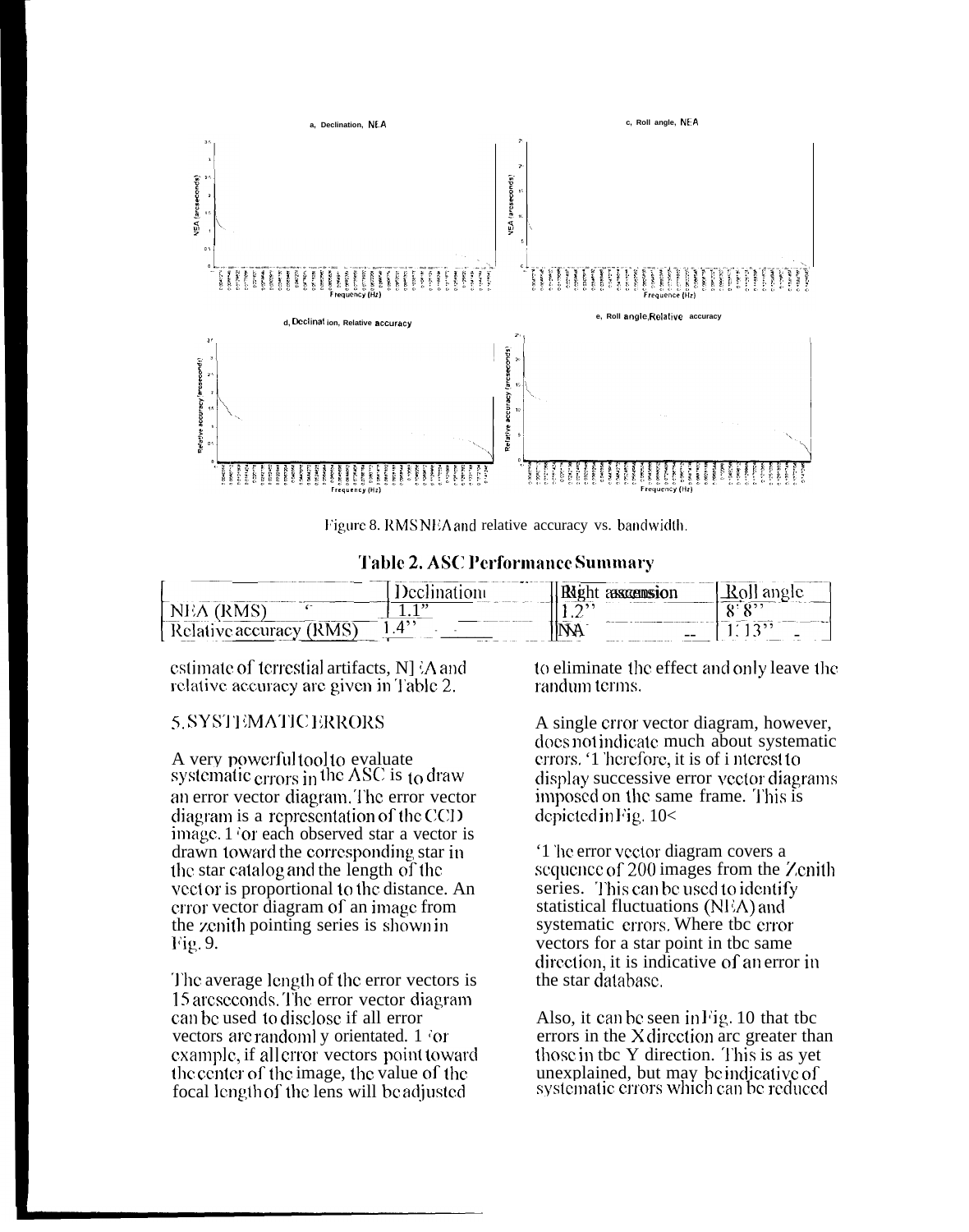

Figure 9. An error vector diagram from a single frame from the zenith pointing series



Figure 10. A sequence of error vector diagrams from the zenith pointing series